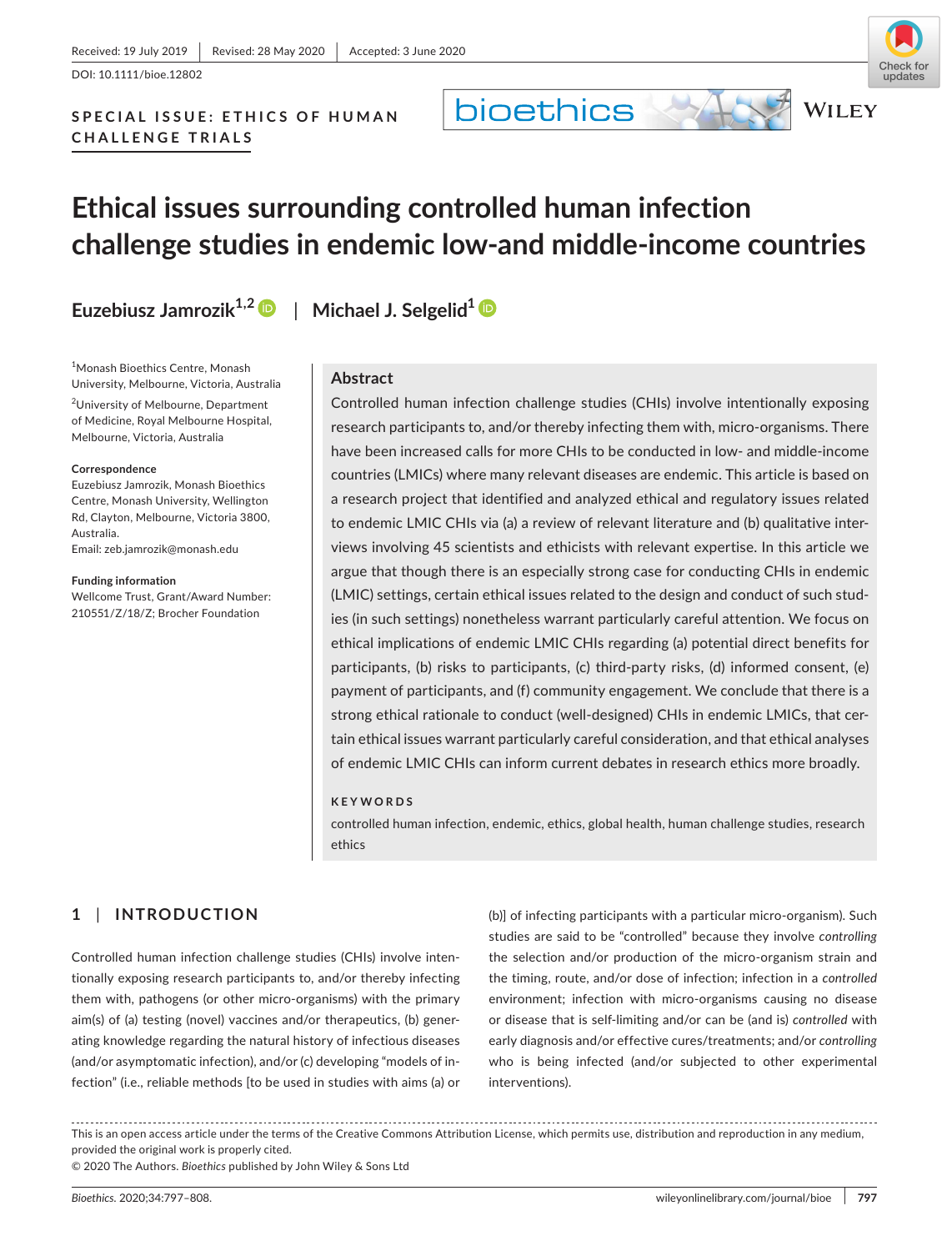## **WILEY** DIOEthics

CHIs can accelerate the development of new vaccines (and therapeutics) because they can be substantially smaller, shorter, and less expensive than other kinds of studies.<sup>1</sup> Among other advantages, far fewer people need to be given experimental vaccines (that might not turn out to be safe or effective) in CHIs in comparison with vaccine *field trials*, which require many more participants (e.g., up to tens of thousands per field trial as opposed to the <100 participants in most CHIs). CHIs can also provide unique insights into host-pathogen interactions.<sup>2</sup>

Although several prominent historical cases of unethical research involved the intentional infection of research participants,<sup>3</sup> CHIs have in recent decades been conducted with research ethics oversight and careful research practices, collectively enrolling tens of thousands of consenting healthy volunteers and involving a wide range of pathogens and other micro-organisms.<sup>4</sup> Multiple commentators have argued that controlled human infection can in-principle be an ethically acceptable research practice, so long as basic research ethics criteria are met.<sup>5</sup>

Although the vast majority of the burden of infectious diseases occurs in low- and middle-income countries (LMICs), CHIs have until recently been conducted almost exclusively in high-income countries (HICs) where many diseases of interest (e.g., malaria, typhoid, schistosomiasis, etc.) rarely occur. Of the more than 40,000 people that have participated in CHIs in the ~70 years since World War II, $^6$  only around 400 participants took part in LMIC CHIs (in just 13 LMIC studies up to 2018)—i.e., less than 1% of the global total.<sup>7</sup>

Potential reasons for the vast majority of CHIs having been conducted in HICs (even for pathogens that are not locally endemic)

<sup>3</sup>Gutmann, A., & Wagner, J. (2012). Ethically impossible: STD research in Guatemala from 1946 to 1948. Presidential Commission for the Study of Bioethical Issues. [https://bioet](https://bioethicsarchive.georgetown.edu/pcsbi/node/654.html) [hicsarchive.georgetown.edu/pcsbi/node/654.html](https://bioethicsarchive.georgetown.edu/pcsbi/node/654.html); Tsuchiya, T. (2008). The imperial Japanese experiments in China. In J. E. Ezekiel, C. G. Christine, A. C. Robert, K. L. Reidar, G. M. Franklin, & David, D. W (Eds.), Oxford, UK: Published by Oxford University Press *The Oxford textbook of clinical research ethics* (pp. 31–45); Weindling, P. J. (2008). The Nazi medical experiments. In J. E. Ezekiel, C. G. Christine, A. C. Robert, K. L. Reidar, G. M. Franklin, & David, D. W (Eds.), Oxford, UK: Published by Oxford University Press *The Oxford textbook of clinical research ethics* (pp. 18–30).

4 Jamrozik, E., & Selgelid, M. J. (2020). *Human challenge studies in endemic settings: Ethical and regulatory issues.* Cham, Switzerland: SpringerBriefs(Ethics).

5 Bambery, B., Selgelid, M., Weijer, C., Savulescu, J., & Pollard, A. J. (2015). Ethical criteria for human challenge studies in infectious diseases. *Public Health Ethics, 9* (1), 92–103; Hope, T., & McMillan, J. (2004). Challenge studies of human volunteers: Ethical issues. *Journal of Medical Ethics, 30*(1), 110–116.

6 Evers, D. L., Fowler, C. B., Mason, J. T., & Mimnall, R. K. (2015). Deliberate microbial infection research reveals limitations to current safety protections of healthy human subjects. *Science and Engineering Ethics, 21* (4), 1049–1064.

<sup>7</sup>Jamrozik & Selgelid, op. cit. note 4.

include: (a) the presence of more/better funded research infrastructure and researchers in HICs;<sup>8</sup> (b) the greater availability of healthcare resources required to care for CHI participants in HICs, thus providing greater assurance of risk minimization; $^9$  (c) the reluctance to conduct research on apparently "vulnerable" populations in LMICs.

The relative current research capacities of HICs and LMICs, including capacity for CHIs, are arguably the result of longstanding injustices in the global distribution of wealth and thus, inter alia, funding for research. This has in turn contributed to a relative neglect of research regarding pathogens that are mainly endemic in LMICs and the perpetuation of large inequities in the global burden of disease. Furthermore, research on HIC volunteers may not always be generalizable to populations in LMICs (e.g., due to population differences regarding naturally acquired immunity, co-infections, genetics, microbiome, nutrition, etc.), among whom the burden of the relevant disease is often greatest.<sup>10</sup> There have thus been calls for more CHIs in LMICs in order to remedy such neglect, generate results that are more relevant to at-risk populations, and build local research capacity.<sup>11</sup>

Despite the potential scientific advantages and other benefits of (LMIC) CHIs, such studies are nonetheless ethically sensitive. Standard research ethics considerations are especially salient in the context of CHIs in endemic LMICs—and analyses of such studies can inform current debates in research ethics (e.g., regarding the acceptability of third-party risks, appropriate informed consent practices, and appropriate payment of participants) more broadly. This article draws on the findings of a research project that examined ethical and regulatory issues related to CHIs in endemic LMICs via a review of relevant literature and qualitative interviews involving 45 scientists and ethicists with relevant expertise. In what follows we (a) argue that there is a particularly strong case for conducting more (appropriately designed) CHIs in endemic LMIC settings and (b) examine the specific implications of several research ethics issues in such contexts. Throughout, we highlight ways in which the design and conduct of LMIC CHIs can make such studies more (or less) ethically acceptable.

<sup>&</sup>lt;sup>1</sup>Roestenberg, M., Kamerling, I. M. C., & de Visser, S. J. (2018). Controlled human infections as a tool to reduce uncertainty in clinical vaccine development.*Frontiers in Medicine*, 5. p.297; Sauerwein, R. W., Roestenberg, M., & Moorthy, V. S. (2011). Experimental human challenge infections can accelerate clinical malaria vaccine development. *Nature Reviews Immunology, 11* (1), 57–64.

<sup>&</sup>lt;sup>2</sup> Roestenberg, M., Hoogerwerf, M.-A., Ferreira, D. M., Mordmüller, B., & Yazdanbakhsh, M. (2018). Experimental infection of human volunteers. *The Lancet Infectious Diseases, 18* (10), e312–e322. [http://dx.doi.org/10.1016/s1473-3099\(18\)30177-4](http://dx.doi.org/10.1016/s1473-3099(18)30177-4)

<sup>&</sup>lt;sup>8</sup>Baay, M. F.D., Richie, T. L., Neels, P., Cavaleri, M., Chilengi. R., Diemert. D., ... Adrian, W. (2019). Human challenge trials in vaccine development, Rockville, MD, USA, September 28–30, 2017. *Biologicals, 61*, 85–94.<http://dx.doi.org/10.1016/j.biologicals.2018.02.002>

<sup>9</sup> Gordon, S. B., Rylance, J., Luck, A., Jambo, K., Ferreira, D. M., Manda-Taylor, L., … Mlombe, Y. (2017). A framework for Controlled Human Infection Model (CHIM) studies in Malawi: Report of a Wellcome Trust workshop on CHIM in Low Income Countries held in Blantyre, Malawi. *Wellcome Open Research, 2,*70. [http://dx.doi.org/10.12688/wellc](http://dx.doi.org/10.12688/wellcomeopenres.12256.1) [omeopenres.12256.1](http://dx.doi.org/10.12688/wellcomeopenres.12256.1)

<sup>&</sup>lt;sup>10</sup>Nevertheless, there might be some cases in which HIC CHIs are adequately generalizable to LMIC populations at risk. Recent typhoid vaccine research, for example, has shown that challenge study results in non-immune adult UK CHI participants were highly generalizable to field trial results in children in endemic LMICs; see Shakya, M., Colin-Jones, R., Theiss-Nyland, K., Voysey, M., Pant, D., Smith, N., … TyVAC Nepal Study Team (2019). *New England Journal of Medicine, 381*(23), 2209–2218

<sup>11</sup>Baay et al., op. cit. note 8; Gordon et al., op. cit. note 9; Gibani, M. M., Jin, C., Darton, T. C., & Pollard, A. J. (2015). Control of invasive Salmonella disease in Africa: Is there a role for human challenge models? *Clinical Infectious Diseases, 61*(Suppl. 4), S266–S271.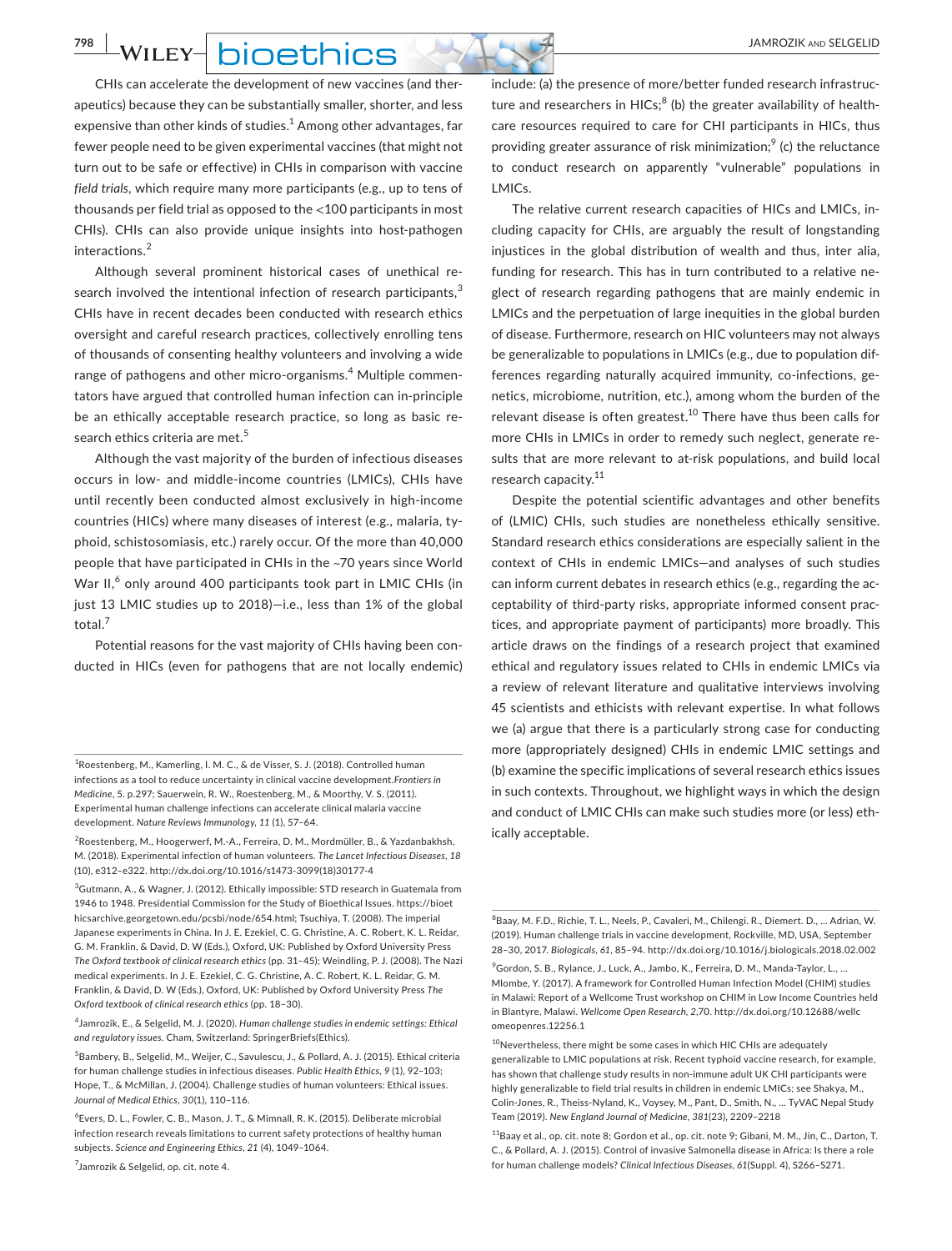## **2** | **STUDY DESIGN AND METHODS**

#### **2.1** | **Literature review**

The details of our literature review are included in the full Final Report of our research project.<sup>12</sup> Briefly, the review of academic literature and regulatory documents was particularly focused on identifying (a) primary scientific papers detailing LMIC CHIs, (b) relevant historical examples of (other) CHIs, (c) regulatory documents or policy consultations specific to CHIs (whether HIC or LMIC), and (d) bioethical analyses of CHIs and/or ethical issues relevant to CHIs in LMICs.

#### **2.2** | **Qualitative interviews**

We conducted qualitative interviews with 45 participants (Table 1). Participants were initially recruited based on (a) involvement in the conduct of CHIs in LMICs, (b) scientific or ethical expertise specifically related to CHIs, (c) expertise in research ethics, and/or (d) involvement in the regulation and/or funding of CHIs research. Further informants were recruited by "snowball" sampling based on suggestions from initial participants. As detailed in Table 1, we recruited a diverse group of informants with different kinds of expertise and based in different locations (in most cases, scientist participants based in HICs had been directly involved in LMIC CHIs).

As part of the informed consent processes, interview participants agreed to be quoted anonymously (by pseudonym) and/or to waive the right to anonymity and be quoted by name. Interview

|  | <b>TABLE 1</b> Characteristics of qualitative interview participants |  |  |  |
|--|----------------------------------------------------------------------|--|--|--|
|--|----------------------------------------------------------------------|--|--|--|

|                           | $\mathsf{n}$   | %    |
|---------------------------|----------------|------|
| Primary area of expertise |                |      |
| Science                   | 33             | 73.3 |
| Ethics                    | $\overline{7}$ | 15.6 |
| Regulatory representative | $\overline{4}$ | 8.9  |
| Funder representative     | 1              | 2.2  |
| Primary location of work  |                |      |
| <b>HIC</b>                | 26             | 57.8 |
| LMIC                      | 19             | 42.2 |
| Africa                    | 6              | 13.3 |
| Asia                      | 9              | 20.0 |
| North America             | 15             | 33.3 |
| South America             | $\overline{4}$ | 8.9  |
| UK/Europe                 | 11             | 24.4 |
| Sex                       |                |      |
| Female                    | 20             | 44.4 |
| Male                      | 25             | 55.6 |
| <b>Total</b>              | 45             | 100  |

12Jamrozik & Selgelid, op. cit. note 4.

recordings were transcribed and all data were stored in a secure manner. Transcripts were de-identified, organized and cleaned before being coded with a combination of pre-set and open coding. The research team agreed upon an initial code list based on the main aims of the study; and coding then progressed openly and iteratively as emergent codes arose and coding categories were further refined as agreed by the research team. Coded data were analyzed to identify overarching themes and sub-themes (that were validated through initial member checking in subsequent interviews and via the mechanisms discussed below) with validated themes being used to inform the structure of the Final Report.<sup>13</sup>

### **2.3** | **Synthesis and validity checking**

The findings of the literature review and thematic analyses of qualitative data were synthesized in the Final Report. This paper presents a subset of themes highly relevant to the ethical acceptability of CHIs in endemic LMIC settings (see Table 2) and includes a selection of interview data. Draft copies of the Final Report were shared with (a) a subset of participants who provided feedback to the research team (enabling an assessment of internal validity) and (b) participants at two international meetings of researchers and policymakers with relevant expertise (enabling an assessment of external validity and transferability).14 Comments were incorporated and/or addressed as appropriate (in most cases with de-identified acknowledgement in light of participants' wishes).

## **3** | **ETHIC AL ISSUES REL ATED TO ENDEMIC LOW- AND MIDDLE-INCOME COUNTRY CONTROLLED HUMAN INFECTION STUDIES**

Controlled human infection studies raise a number of ethical issues, many of which are familiar within research ethics discourse more generally (and/or discussed elsewhere in this Special Issue), though they may have specific implications in the context of (LMIC) CHIs (see Table 2). Assuming CHIs are, at least in-principle, ethically acceptable an initial question relates to the degree of ethical justification for conducting a particular (type of) study in a particular (type of) setting. Below, we consider why there may be an especially strong case for conducting (appropriately designed) CHIs in endemic settings, presenting several reasons raised by interviewed experts. We show that certain ethical issues related to their design and conduct nonetheless warrant particularly careful attention in later sections of this paper that focus on (a) potential direct benefits for participants, (b) risks to participants,

## $13$ Ibid.

<sup>14</sup>We are grateful to participants at two meeting in June 2019: (a) Workshop: An ethical framework for human challenge studies (organized by A/Prof. Seema Shah) and (b) Guidance Development Meeting regarding the ethics of human challenge studies (convened by the WHO Global Health Ethics Unit).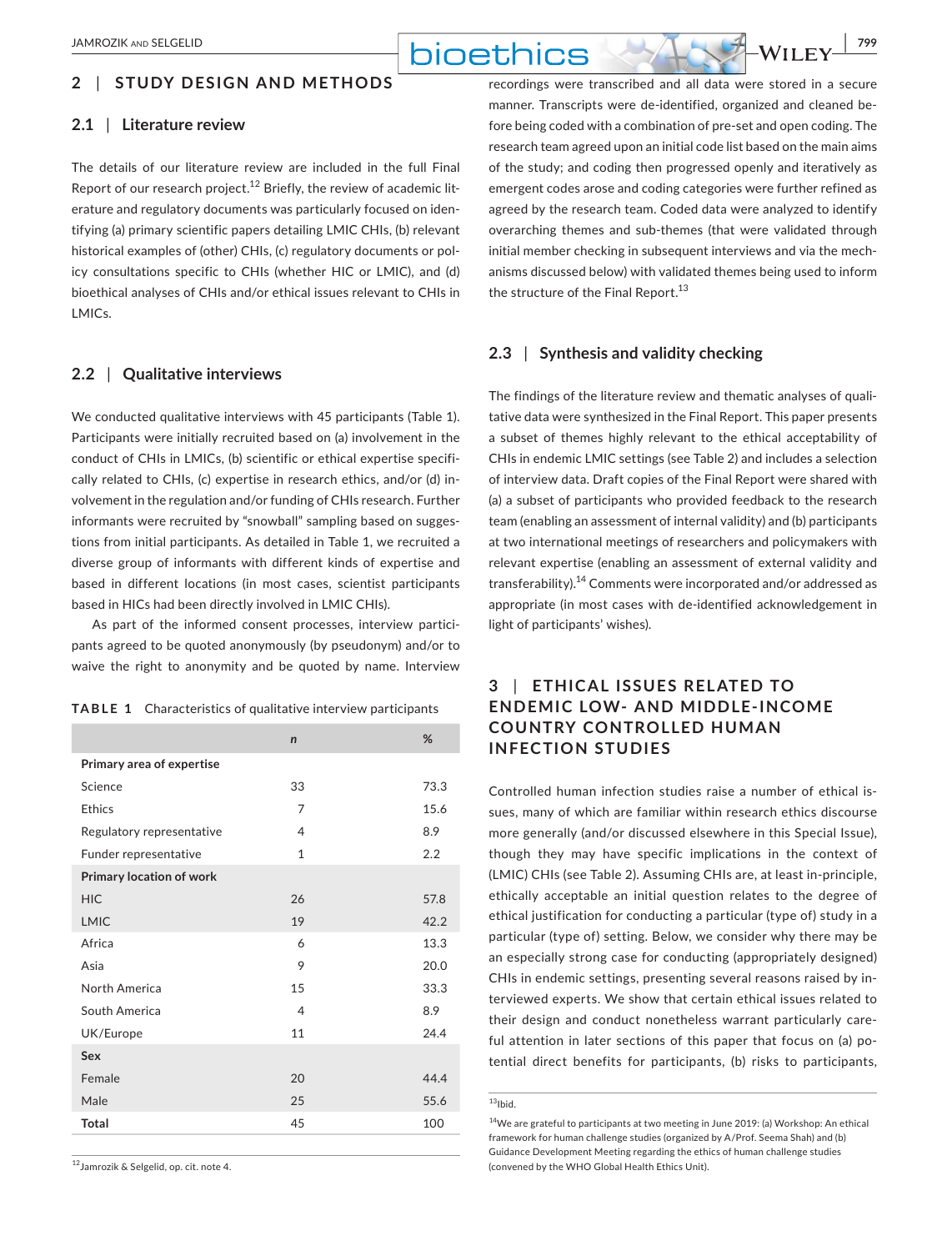**800 WILEY-DIOEthics** 

**TABLE 2** Themes and subthemes in the qualitative interview data set of the larger project; themes covered in this paper in italics

| <b>Theme</b>                       | <b>Subthemes:</b><br>challenge studies in general                                                                                                                                                                                                                                                                                         | Subthemes:<br>endemic settings/LMICs                                                                                                                                                                                                                                                                                                       |
|------------------------------------|-------------------------------------------------------------------------------------------------------------------------------------------------------------------------------------------------------------------------------------------------------------------------------------------------------------------------------------------|--------------------------------------------------------------------------------------------------------------------------------------------------------------------------------------------------------------------------------------------------------------------------------------------------------------------------------------------|
| <b>Scientific</b><br>justification | - Accelerate/improve vaccine development<br>• Selecting vaccine candidates<br>- Identify correlates of protection<br>- Develop models of infection<br>- Study pathogenesis, immunity, and transmission                                                                                                                                    | - Justification in endemic settings/LMICs<br>• Improved generalizability<br>• Unique results<br>• Capacity building<br>• Responsiveness to local health problems                                                                                                                                                                           |
| <b>Public health</b><br>benefit    | - Acceleration of vaccine development<br>- Studying pathogenesis, immunity, and transmission<br>- Maximizing data collected per challenge                                                                                                                                                                                                 | - Improved generalizability (developing vaccines for target<br><i>populations</i> )<br>- Capacity building                                                                                                                                                                                                                                 |
| Participant risk                   | - Risks related to challenge infection<br>- Burdens related to participation<br>• Mental health risks<br>- Risks related to absconding<br>- Limits to risk<br>• Long-term risks, lasting harms, and rare but severe harms<br>• Comparison to organ donation<br>• Analogy to higher risk employment<br>• Comparison to Phase I drug trials | - Reduced risk in endemic settings<br>- Comparison to background risk of infection<br>- Ability to access healthcare outside the study                                                                                                                                                                                                     |
| Direct benefit<br>to participants  | - Lack of direct participant immunity benefit in non-endemic<br>settings                                                                                                                                                                                                                                                                  | - Immunity as direct benefit                                                                                                                                                                                                                                                                                                               |
| Third-party risk                   | - Right to withdraw<br>- Co-ordination with local public health agencies                                                                                                                                                                                                                                                                  | - Need for adequate research and/or public health<br>infrastructure<br>- Third-party risks related to insect vectors of vector-borne<br>diseases<br>- Comparison to background risk of infection<br>- Site selection: endemic vs. non-endemic areas within LMICs<br>- Comparison between challenge strain and locally<br>prevalent strains |
| Participant<br>selection           | - Implications of selection criteria for generalizability of results<br>- Altruism among participants<br>- Recruitment of students<br>- Recruitment of (other) vulnerable populations<br>- Need for more data on participant motivations                                                                                                  | - Altruism among LMIC participants<br>- Improved generalizability in endemic settings<br>- Selection related to immunity and/or innate resistance<br>- Recruitment of HIV positive individuals                                                                                                                                             |
| Children                           | - Need for prior safety data from adults<br>- Generalizability from adults to children<br>- Reputational risk<br>- Inducement of parents                                                                                                                                                                                                  | - Potential scientific rationale for infections primarily<br>affecting children<br>- Consideration of local views regarding research with<br>children                                                                                                                                                                                      |
| Payment of<br>participants         | - Rationales for payment<br>- Models of payment<br>- Potential for undue inducement<br>- Recruitment of underprivileged groups<br>- Over-volunteering<br>- Comparison to other types of work/labor<br>- Appropriate levels of payment                                                                                                     | - Locally appropriate levels of payment<br>- Inducement in the context of severe poverty<br>- Cultural views regarding payment<br>- Local sustainability of research payment                                                                                                                                                               |
| <b>Expert review</b>               | - Benefits and limitations of:<br>• Standard institutional review<br>• Multi-center review<br>• National review<br>• Independent expert review<br>Need for expertise related to:<br>• Relevant pathogen(s)<br>• Challenge studies<br>• Research ethics<br>-Risk-benefit assessment<br>-Conflicts of interest                              | - Importance of local review and approval<br>- Capacity building of ethics review expertise                                                                                                                                                                                                                                                |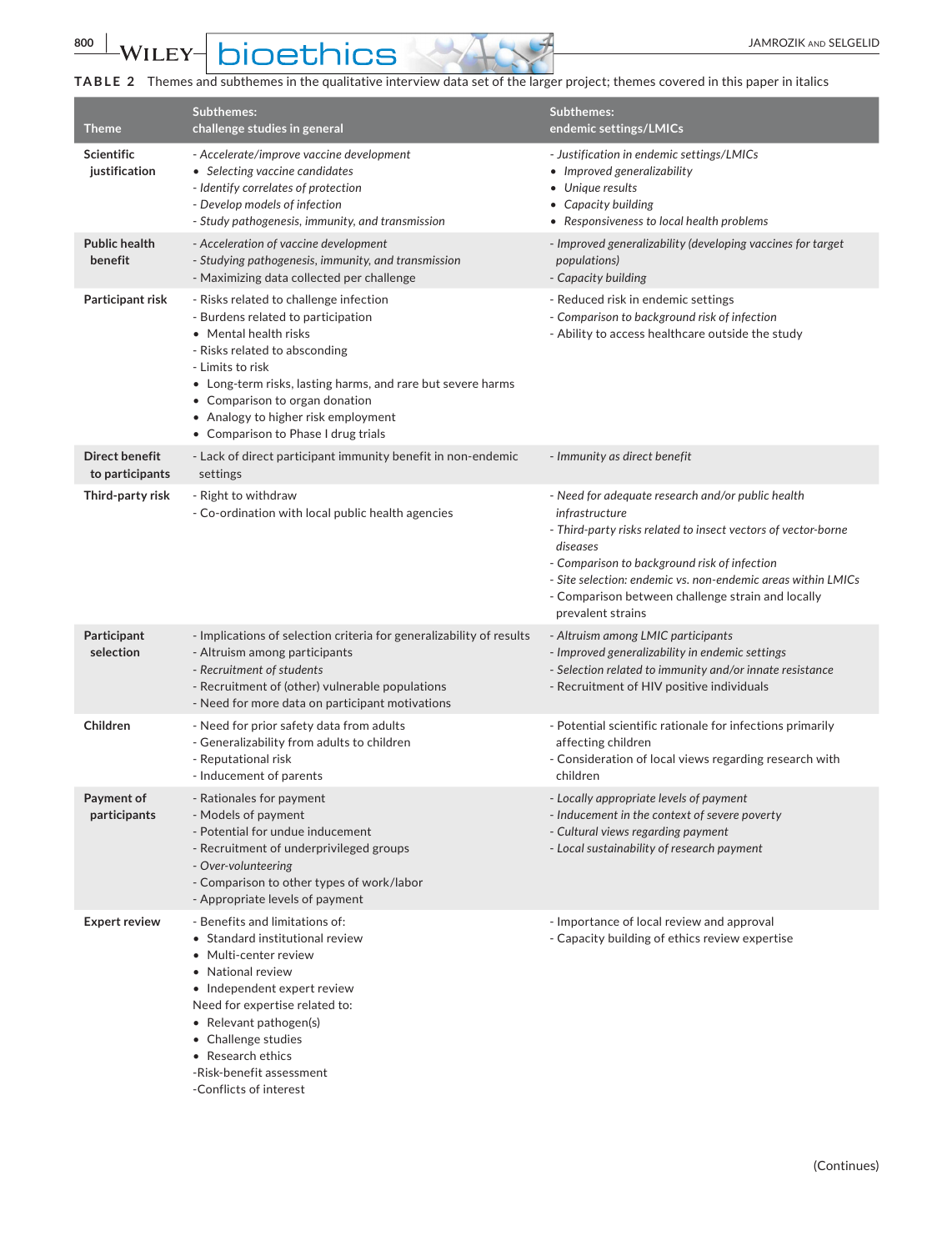# **DIOETHICS** WILEY 801



#### **TABLE 2** (Continued)

| <b>Theme</b>                 | Subthemes:<br>challenge studies in general                                                                                                                                                                    | <b>Subthemes:</b><br>endemic settings/LMICs                                                                                                                                                                                                         |
|------------------------------|---------------------------------------------------------------------------------------------------------------------------------------------------------------------------------------------------------------|-----------------------------------------------------------------------------------------------------------------------------------------------------------------------------------------------------------------------------------------------------|
| Consent                      | - Education level and consent<br>- Vulnerability and consent<br>- Undue inducement<br>• Accepting risks<br>• Concealing health information<br>- Test of understanding<br>- Understanding of third-party risks | - Translation of consent into local languages<br>- Greater knowledge of disease in endemic settings<br>- Avoiding labeling entire LMIC populations as "vulnerable"<br>- Information-giving during community engagement (prior<br>to consent)        |
| Community<br>engagement      | - Conditions under which engagement particularly useful or<br>necessary<br>- Definition of relevant community<br>- Need for mutually informative engagement between<br>researchers and community              | - Appropriate community engagement for particular settings<br>- Collaboration between clinical and social scientists<br>- Understanding local attitudes to research, vaccines, payment<br>of participants<br>- Addressing local concerns and rumors |
| Regulatory<br>considerations | - Regulation of:<br>$\bullet$ Research<br>• Challenge strains<br>• Experimental interventions (vaccines, treatments)<br>- Lack of international standardized regulations of challenge<br>strains              | - Lack of specific local regulation of challenge strains<br>- Capacity building of regulators                                                                                                                                                       |

(c) third-party risks, (d) consent, (e) payment of participants, and (f) community engagement. Throughout, we highlight (a) ways in which the design of LMIC CHIs can make such studies more (or less) ethically acceptable and (b) the implications of analyses of LMIC CHIs for current debates in research ethics.

## **3.1** | **The case for controlled human infection studies in endemic settings**

Given that CHIs are often expected to lead to significant public health benefits more efficiently (e.g., in terms of time, costs, and number of research participants) than alternative research designs, some commentators have argued that, beyond such studies being merely ethically acceptable, there is an ethical imperative to conduct CHIs if/when no other (less burdensome) feasible research design could obtain equally valuable results and if/when *not* performing CHIs could lead to greater net harms including (a) longer delays to the development and implementation of beneficial new interventions for (neglected) infectious diseases and/or (b) the exposure of more participants to potentially greater risks in alternative study designs (e.g., field trials).<sup>15</sup>

If the case for conducting CHIs (in general) is grounded (in part) in the need to relieve significant burdens of (neglected) infectious diseases (as efficiently as possible), then there is arguably an even stronger ethical case to conduct CHIs in endemic LMICs in particular because, inter alia:

1. CHIs in endemic LMICs may be more scientifically valid and/ or efficient in terms of producing results that are relevant to disease control in at-risk populations, largely because the results

of CHIs performed in (non-endemic) HIC populations may not always be generalizable to (endemic) LMIC populations.

- 2. While CHIs are commonly considered to be non-therapeutic research involving healthy volunteers that do not have potential to benefit directly from research participation, in at least some cases (as discussed below in 3.2.1) participants in endemic LMIC CHIs might benefit directly from research participation.
- 3. Endemic-region CHIs are more likely to recruit individuals drawn from populations that stand to benefit from (any interventions developed as a result of) the research (i.e., the burdens and the benefits of the research occur in the same or similar populations).
- 4. CHIs may be less risky to some participants in endemic regions (as discussed below in 3.2.2).
- 5. Building local capacity for (infectious disease) research in LMICs may help to increase the degree to which research addresses neglected diseases (which are predominantly endemic in LMICs).

There are thus strong ethical reasons that support conducting (more) LMIC CHIs. However, even if there is an especially strong case for conducting such studies, certain (other) ethical issues related to their design and conduct warrant particularly careful attention. This is because (a) CHIs may sometimes involve, or at least be perceived to involve, particularly high levels of risks (for participants and third parties) and other burdens for participants (and such studies must therefore be carefully designed and conducted to ensure that expected benefits outweigh risks and burdens); and (b) local and/or international community acceptance of CHIs being conducted in endemic LMICs may be contingent on such studies being designed and conducted to especially high ethical (and scientific) standards; and (c) certain ethical considerations, though familiar in research ethics discourse, may have particular (underexplored) implications in the context of endemic LMIC CHIs. The evaluation of these latter im-<sup>15</sup>Bambery et al., op. cit. note 5. **1998** CHIS 15Bambery et al., op. cit. note 5.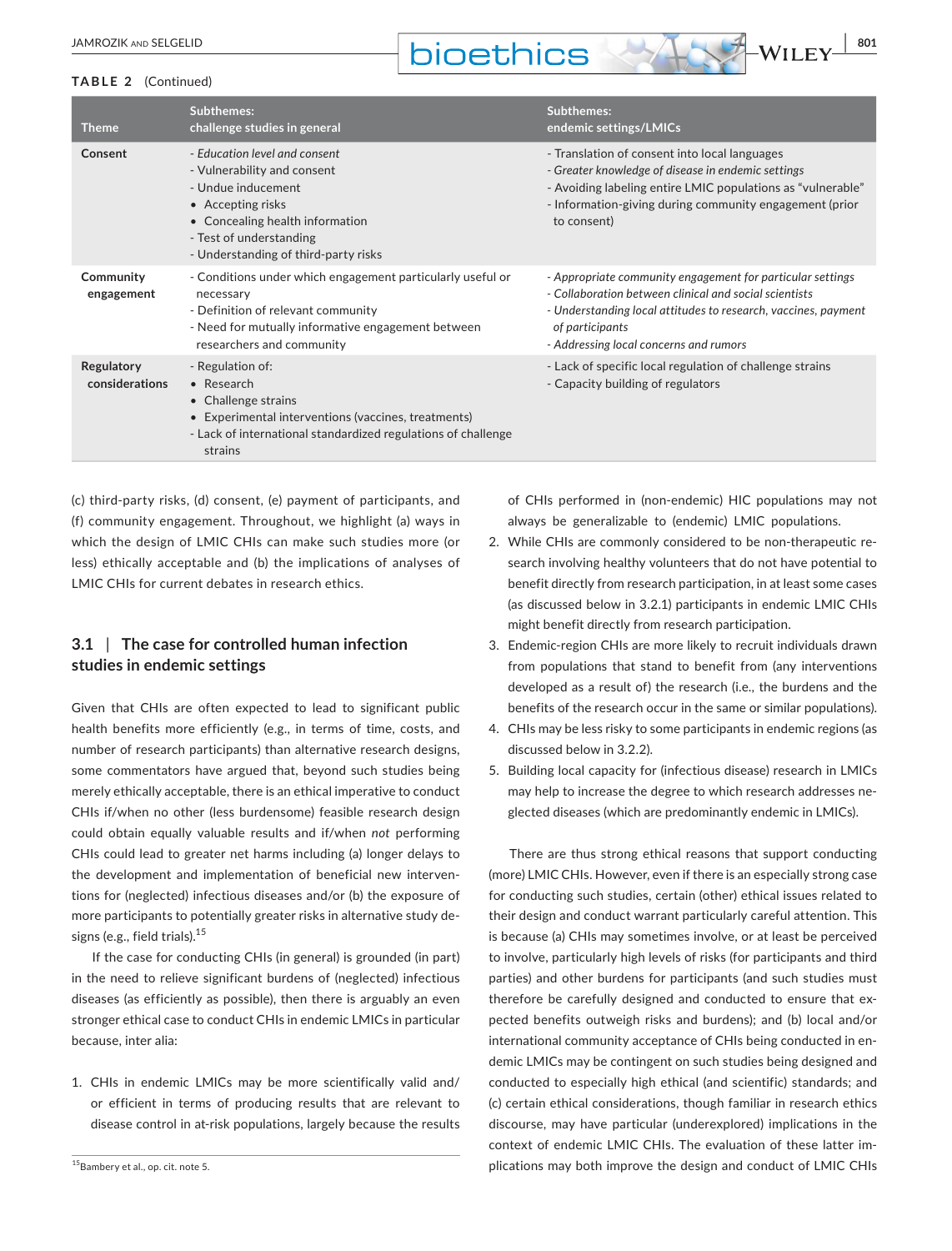**802 WILEY- DIOPTDICS** 

and/or provide novel case studies relevant to ongoing debates in research ethics.

In the next section we address each of the following topics and their specific implications in the context of endemic LMIC CHIs: (a) the potential for direct participant benefit, (b) the potential risks for participants, including the evaluation of such risks in light of background risk, (c) the potential risks to third parties, (d) appropriate informed consent practices, (e) appropriate payment of participants, and (f) appropriate community engagement and its relevance to local community acceptance of CHIs.

## **3.2** | **Specific implications of ethical considerations**

### **3.2.1** | **Potential individual benefits for participants**

CHI participants in non-endemic settings would usually have little or no chance of benefiting directly from controlled infection with pathogens (which they would not encounter in daily life). However, if a person is at high risk of infection with the relevant pathogen in daily life (e.g., in endemic settings), being infected in the course of CHIs will often (a) entail less risk than being infected "in the wild" (e.g., because of more immediate diagnosis and comprehensive medical care) and in some cases (b) confer a benefit in terms of immunity (whether partial or complete/"sterile") similar to that of vaccination (albeit achieved with a comparatively higher risk intervention),  $16$  that will reduce the likelihood and/or severity of future bouts of infection.<sup>17</sup>

Such considerations of individual benefit have not been widely discussed in the CHIs ethics literature, perhaps because modern CHIs have usually taken place in HICs with pathogens that are not locally endemic. In a recent exception, the 2017 Report on Ethical Considerations for Zika Virus Challenge Trials does mention possible benefits of this kind for challenge study participants recruited in endemic regions during periods of significant transmission,  $18$ and the possibility of such benefits was also noted by Michael Selgelid in a presentation at the 2013 Wellcome Trust Scientific Conference on Controlled Human Infection Studies in the Development of Vaccines and Therapeutics.<sup>19</sup> CHIs might also lead to direct benefits for individual participants in endemic

settings if they involve the testing of a vaccine candidate that turns out to be efficacious. Several stakeholders appealed to such considerations; for example:

> [The] rationale for participating in research is that … you may help yourself and you may help your community and you may help the world and if you do it in … a non-endemic country, then it's just the last one of those; whereas [for CHIs in endemic settings] it's probably all three because, maybe, there is a small chance that an individual volunteering here for a [CHIs] may benefit, in terms of enhanced immunity. [Scientist, Asia]

Still, whether or not there are any potential direct benefits, most CHIs to date arguably impose increased risk to participants overall, and it would be unusual if infection as part of a challenge study entailed an expected *net* benefit. As one interview participant noted:

> [The degree to which an individual participant can be said to benefit] depends on the attack rate where you are and what the probability is [of being infected in daily life, as compared with participating in CHIs]. [I] f you [participate in a] challenge [study] you've got a definite risk of infection and an unknown risk of severe complications. [Scientist, UK/Europe]

Nonetheless, the prospect of individual benefits of participation is at odds with standard views of CHIs as a type of research involving no potential direct benefit for healthy volunteers. In an endemic setting, CHIs might lead to direct benefits for participants and, in such cases, be (arguably) more ethically acceptable than non-endemic CHIs, other things being equal.

## **3.2.2** | **Risks to participants**

Conducting CHIs in endemic LMICs might also involve different risks for participants (as compared with HIC CHIs). On the one hand, there might in some cases be greater risks in (outpatient) CHIs where local healthcare and other infrastructure is fragile—for example, one recent malaria CHIs in Nairobi, Kenya, was designed as an inpatient study (whereas many comparable malaria CHIs in HICs are primarily outpatient studies) because there were concerns that heavy traffic would mean that participants who developed malaria symptoms would not be able to receive healthcare in a timely manner.<sup>20</sup> Such risks can be minimized by ensuring study infrastructure is adequate, and by using inpatient study designs where necessary (as in the Kenyan study). Although this may entail

 $16$ Selgelid, M., & Jamrozik, E. (2018). Ethical challenges posed by human infection challenge studies in endemic settings. *Indian Journal of Medical Ethics*, *III*, (4), 274–278. <http://dx.doi.org/10.20529/ijme.2018.073>

<sup>17</sup>Herrington, D. A., Van De Verg, L., Formal, S. B., Hale, T. L., Tall, B. D., Cryz, S. J., … Levine, M. M. (1990). Studies in volunteers to evaluate candidate Shigella vaccines: further experience with a bivalent Salmonella typhi-Shigella sonnei vaccine and protection conferred by previous Shigella sonnei disease. *Vaccine*, *8*(4), 353–357. [http://](http://dx.doi.org/10.1016/0264-410x(90)90094-3) [dx.doi.org/10.1016/0264-410x\(90\)90094-3](http://dx.doi.org/10.1016/0264-410x(90)90094-3)

<sup>18</sup>Shah, S. K., Kimmelman, J., Lyerly, A. D., Lynch, H. F., McCutchan, F., Miller, F. G., … Zorilla, C. (2017). Ethical considerations for Zika virus human challenge trials. [https://](https://www.niaid.nih.gov/sites/default/files/EthicsZikaHumanChallengeStudiesReport2017.pdf) [www.niaid.nih.gov/sites/default/files/EthicsZikaHumanChallengeStudiesReport2017.](https://www.niaid.nih.gov/sites/default/files/EthicsZikaHumanChallengeStudiesReport2017.pdf) [pdf](https://www.niaid.nih.gov/sites/default/files/EthicsZikaHumanChallengeStudiesReport2017.pdf)

<sup>19</sup>Selgelid, M. (2013). The ethics of human microbial challenge (conference paper). Paper presented at the Controlled human infection studies in the development of vaccines and therapeutics conference, Jesus College, Cambridge, UK.

<sup>20</sup>Hodgson, S. H., Juma, E., Salim, A., Magiri, C., Njenga, D., Molyneux, S., … Marsh, K. (2015). Lessons learnt from the first controlled human malaria infection study conducted in Nairobi, Kenya. *Malaria Journal*, *14*(1).<http://dx.doi.org/10.1186/s12936-015-0671-x>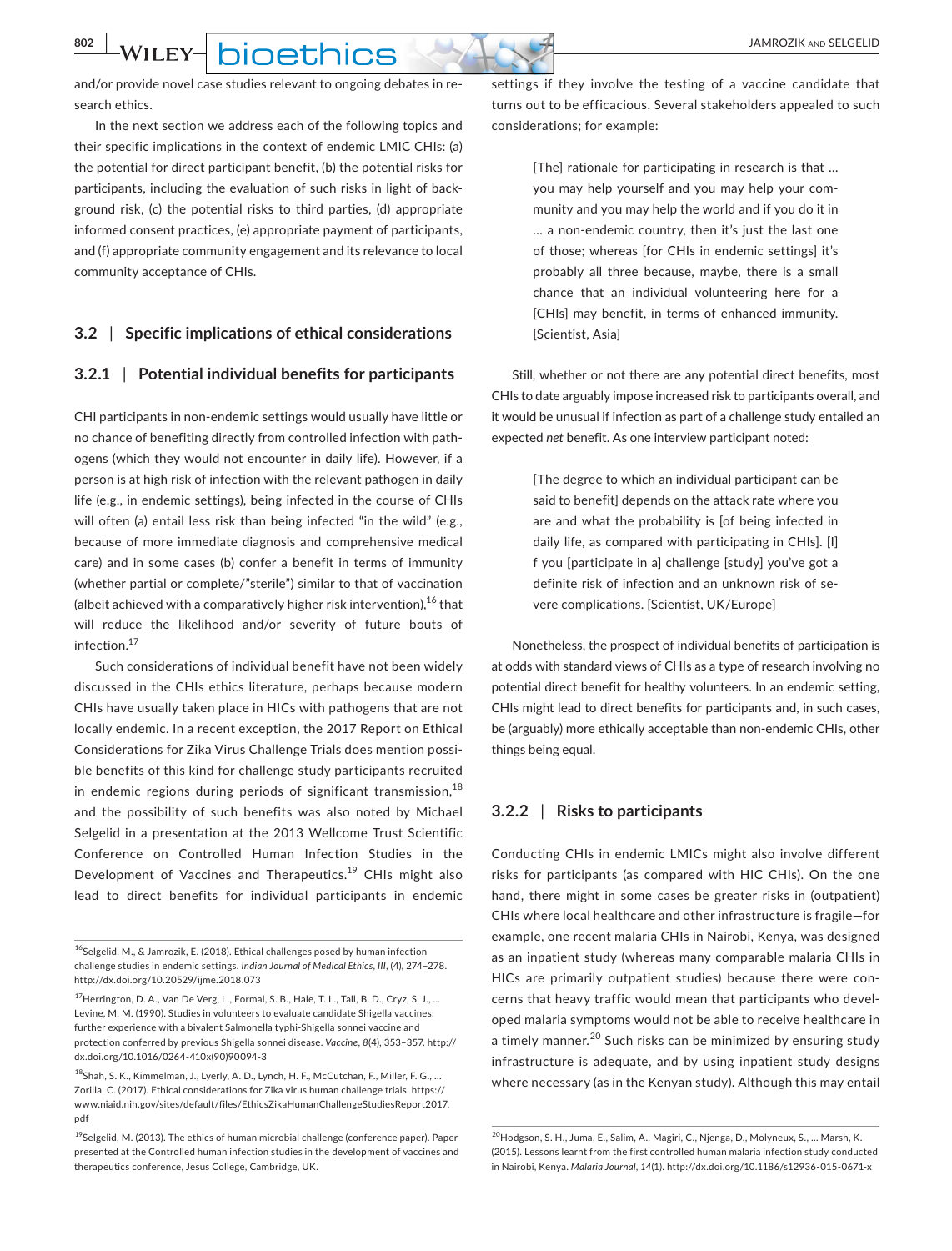# **DIOETHICS** WILEY 803

greater costs, it would arguably be worth expending more resources in order to ensure that LMIC CHIs participants are not unduly exposed to greater risks than their HIC counterparts in similar studies.

There might still be concerns that the risk of CHI participation could be higher for some individuals (e.g., those with inadequately treated comorbidities or co-infections, particularly in LMIC populations with many unmet health needs). However, CHIs (including in LMICs) generally recruit healthy volunteers (in order to reduce risks to participants) and thus these population-level health differences in LMICs as compared to HICs would not likely result in higher risks for participants if, as would be expected, those with such health issues are excluded.<sup>21</sup>

On the other hand, there will often be cases where endemic-region CHIs are actually less risky for participants. For example, CHIs could involve lower risks of severe disease (during participation) if they recruit individuals who have (partial) acquired immunity due to prior infection<sup>22</sup> and/or innate forms of resistance to particular pathogens (e.g., genetic conditions affecting red blood cells such as sickle cell that reduce the severity of malaria<sup>23</sup>).<sup>24</sup> As one scientist observed:

> Those who have been exposed to malaria are not likely … to end up with severe disease [as a result of study participation] because they have been [exposed before and developed immunity] and … [this is] a much safer population to deal with because the risks are much lower. [Scientist, Africa]

#### *Background risk and risks to participants*

Furthermore, where participants in a challenge study are at risk of being infected with a pathogen in daily life (e.g., because they live in an endemic area<sup>25</sup>), in some cases this background risk reduces the risk an individual would take on by participating in a challenge

study.<sup>26</sup> It may thus be more ethically acceptable, from the point of view of balancing the risks and benefits of a study, to enroll those who already face higher background risk (other things being equal). There was widespread agreement among interviewees that such considerations could be ethically relevant in terms of minimizing risk in CHIs study design and might often favor conducting CHIs in endemic populations. For example, Prof. Jonathan Kimmelman argued that: "[T]here are some compelling reasons [to conduct endemic-region CHIs], and that's one of them, that … the background prevalence means there is less of a differential … between the [alternative] of not participating and … deliberate exposure."

Such considerations were part of the explicit justification for early challenge studies conducted with yellow fever (in endemic settings) in the early 20th century, which are still widely regarded as ethically acceptable despite the high risks of participation.<sup>27</sup> Background risk was also part of the justification of the Willowbrook hepatitis challenge studies (in which institutionalized children were infected with viral hepatitis, which was endemic to their overcrowded institution), although this program is widely regarded as being ethically *unacceptable* in light of current norms. Criticisms of the Willowbrook studies have in part focused on the degree of background risk, since the lower the degree of background risk, the higher the additional risk individuals would be facing/accepting as a result of study participation (see discussion above regarding there being a net increase in risk of participation despite potential individual benefits).<sup>28</sup>

Research ethics literature regarding background risk more generally<sup>29</sup> provides reasons for being wary about the sentiment that risk imposition on participants might be more acceptable where background levels of risk are higher if/when (a) higher levels of background risk (e.g., in LMICs) themselves reflect injustices and/or (b) research participation would significantly increase risks to participants who already face high background risks (while, as above, it should be kept in mind that *the absolute magnitude of risk increase is a key consideration*, independent of background risk magnitude). Part of the point of (b) is that those who favor a Rawlsian account of ethics/justice, which requires making the worst off groups of society as well off as possible, might conclude that, other things being equal, it is more acceptable to impose higher research risks on well-off participants in HICs (with lower background risks) than to impose lower

*Center Report, 12*(2), 5. <http://dx.doi.org/10.2307/3561798>

 $^{21}$ LMIC CHIs usually screen participants using similar criteria to HIC CHIs, resulting in the exclusion of those with significant comorbidities; the degree to which such individuals can subsequently access care for conditions diagnosed by such screening and the duties investigators might have to assist individuals diagnosed in this manner raise important ethical issues common to (LMIC) research more generally.

<sup>22</sup>Pitisuttithum, P., Cohen, M. B., Phonrat, B., Suthisarnsuntorn, U., Bussaratid, V., Desakorn, V., … Schiff, G. M. (2002). A human volunteer challenge model using frozen bacteria of the new epidemic serotype, V. cholerae O139 in Thai volunteers. *Vaccine, 20*(5–6), 920–925.

<sup>23</sup>Lell, B., Mordmüller, B., Dejon, A. J.-C., Honkpehedji, J., Zinsou, J., Mengue, J. B., … Kremsner, P. G. (2018). Impact of Sickle Cell Trait and Naturally Acquired Immunity on Uncomplicated Malaria after Controlled Human Malaria Infection in Adults in Gabon. *The American Journal of Tropical Medicine and Hygiene*, *98*(2), 508–515. [http://dx.doi.](http://dx.doi.org/10.4269/ajtmh.17-0343) [org/10.4269/ajtmh.17-0343](http://dx.doi.org/10.4269/ajtmh.17-0343)

<sup>&</sup>lt;sup>24</sup>lt may also be ethically important to purposefully recruit individuals with such traits for CHIs that involve testing interventions that (if licensed) would be intended for use in such (sub-)populations, since the safety and efficacy of a given intervention may be different in certain groups.

<sup>&</sup>lt;sup>25</sup>Importantly, it should not be assumed that anyone living in a country in which a pathogen is being actively transmitted (in part of the country) is at risk of infection on a day-to-day basis (note, for example, that at least one falciparum malaria CHIs in Kenya and several vivax malaria CHIs in Colombia actually took place in cities in which malaria is not endemic; see Hodgson et al. op. cit. note 20 and Herrera et al. op. cit. note 33).

<sup>&</sup>lt;sup>26</sup>With the exception of pathogens such as dengue, for which the sequence of infections with different strains influences the probability of severe disease (see Selgelid & Jamrozik op. cit. note 16).

<sup>27</sup>Lederer, S. E. (2008). Walter Reed and the yellow fever experiments. In J. E. Ezekiel, C. G. Christine , A. C. Robert , K. L. Reidar, G. M. Franklin, & D. W. David (Eds.), *The Oxford textbook of clinical research ethics* (pp. 9–17).

<sup>&</sup>lt;sup>28</sup>A retrospective serology study of the Willowbrook population suggested that the background risk of hepatitis A was around 90% (i.e., a high background risk, meaning that increased risk of infection with this virus during the studies would arguably have been relatively low); see Krugman, S. (1986). The Willowbrook hepatitis studies revisited: Ethical aspects. *Reviews of Infectious Diseases, 8*(1), 157–162. For critical analysis of the case see Robinson, W. M., & Unruh, B. T. (2008). The hepatitis experiments at the Willowbrook State School. In *The Oxford textbook of clinical research ethics*, (pp. 80–85). <sup>29</sup>Rothman, D. J. (1982). Were Tuskegee & Willowbrook 'Studies in Nature'?. *The Hastings*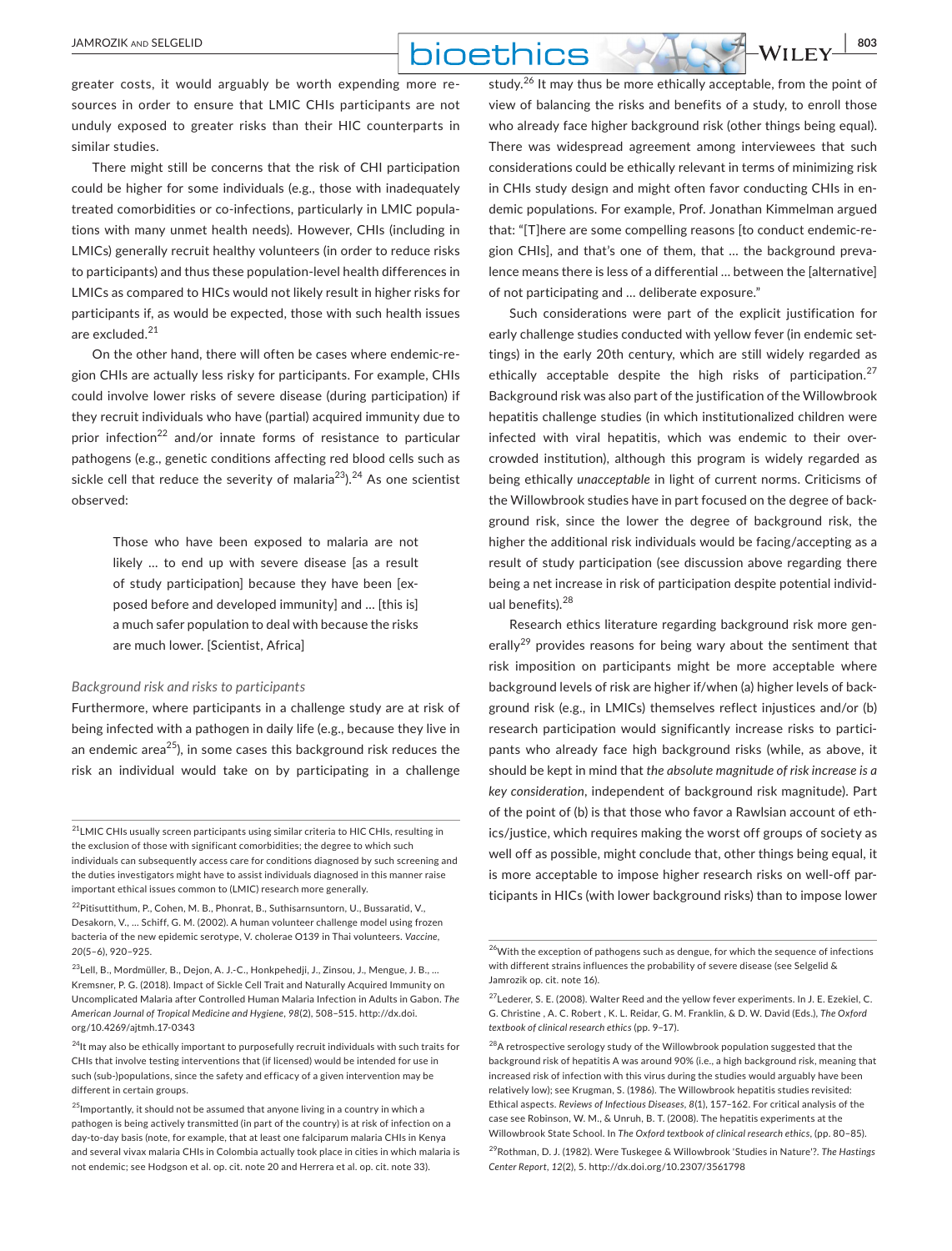**804 WILEY- DIOETHICS** 

marginal risks on less well-off participants in LMICs (with higher background risks)—because we should avoid worsening the situation of those who are already worst off. A second point of (b) is that if the net increase of risk resulting from CHIs participation is high enough for those who already face high background risks, then CHIs may not be justified even if the net increase in risk for such participants is lower than would have been the case for participants elsewhere: a comparatively lower level of increased risk increase does not entail an acceptable level of increased risk (if the lower level of risk increase is itself quite high).

Although background risk of many infectious diseases in LMICs arguably do reflect historical injustices,<sup>30</sup> appropriately controlled human infection studies generally involve low net increase in risk to participants<sup>31</sup>; furthermore, one reason to conduct (more) LMIC CHIs is to remedy historical injustice and neglect of LMIC-endemic pathogens (and to do so more efficiently). Thus, if background risk is relevant to risk-benefit assessments regarding CHIs, it would arguably often be (more) ethically acceptable to conduct such studies in endemic settings since conducting CHIs in non-endemic settings would potentially involve higher net increase in risk to participants (as well as a sometimes lower prospect of generalizable public health benefits).

In summary, if risks are minimized through appropriate study design (e.g., the development/use of appropriate study infrastructure and the exclusion of individuals with relevant comorbidities) CHIs in endemic settings will involve at most the same risk and, in many cases, less increased risk to participants (e.g., for those with prior immunity and/or innate resistance) as compared with those in non-endemic settings.

## **3.2.3** | **Third-party risks**

Depending on how a study is designed (and on local epidemiological factors) CHIs may be associated with some level of risk of transmission of the challenge infection from participants to third parties. Regarding such risks in infectious disease research more generally, some have argued that investigators have significant ethical duties to third parties, extending even to the need to seek consent from (identifiable) potentially at-risk third parties before commencing a study.<sup>32</sup> One way to obviate the need for such additional consent procedures is to reduce third-party risks to near zero by (a) rigorous infection control and biosafety procedures at CHIs research centers,

and, in some cases (b) strict isolation of participants (e.g., by keeping them in an "inpatient" setting for the period during which they are potentially contagious), although this in turn may entail significant burdens for participants.

In any case, the potential risks may vary in different contexts depending on the mode of disease transmission. For vector-borne diseases such as malaria, if there are no local vectors then there are minimal risks of third-party transmission (apart from blood donation by participants while infected). Thus, several LMIC malaria CHIs have been conducted in cities in endemic countries where there are no malaria vectors (so as to minimize third-party risk).<sup>33</sup> Similarly, the risks of transmission of diarrheal pathogens via sewerage systems may be low in HICs with adequate sanitation, but could be higher in communities with poor access to sanitation (e.g., in LMICs), suggesting a strong rationale for inpatient studies and/or robust biosafety procedures in such settings; both approaches have been followed in CHIs involving diarrheal pathogens in Thailand.<sup>34</sup>

#### *Background risk and third-party risk*

An endemic setting by definition entails that participants *and third parties* will face a background risk of being infected with the pathogen in question in day-to-day life. Thus, the potential for third-party risks in such contexts can lead to controversial questions. How important, for example, is a small third-party risk and/or single episode of transmission (e.g., from a study participant to a third party) in the context of high local endemic transmission (and/or high average local levels of immunity)? Some individuals and communities may consider this additional risk negligible, while others may see each additional episode of transmission as highly significant—the views of stakeholders interviewed for this project held widely divergent opinions on this matter. For example, one African scientist noted that third-party risks in many CHI designs are low (e.g., because of control of the pathogen) and arguably not significant in highly endemic settings:

> [If] there is not much greater risk [to third parties, compared to background risk] and you are not using a strain that is resistant to any of the drugs that are available, then people [once they understand this] will be much more comfortable I think … most of the risk[s] that we see are much more academic than real [or] practical. [Scientist, Africa]

In contrast, one HIC researcher emphasized the potential significance of low probability but high severity outcomes and the fact that

<sup>&</sup>lt;sup>30</sup> Jamrozik, E., & Selgelid, M. J. (2016). Ethics, climate change and infectious disease. In<br>
30 Jamrozik, E., & Selgelid, M. J. (2016). Ethics, climate change and infectious disease. In such third-party risks can be pre C. C. Macpherson (Ed.), *Bioethical insights into values and policy* (pp. 59–75). Cham, Switzerland: Springer; Commission on Health Research for, D. (1990). *Health research: Essential link to equity in development*. New York, NY: Oxford University Press.

<sup>31</sup>Darton, T. C., Blohmke, C. J., Moorthy, V. S., Altmann, D. M., Hayden, F. G., Clutterbuck, E. A., … Pollard, A. J. (2015). Design, recruitment, and microbiological considerations in human challenge studies. *The Lancet Infectious Diseases, 15*(7), 840–851.

<sup>&</sup>lt;sup>32</sup>Battin, M. P., Francis, L. P., Jacobson, J. A., & Smith, C. B. (2008). The ethics of research in infectious disease: Experimenting on this patient, risking harm to that one. In P. B. Margaret , P. F. Leslie , A. J. Jay , and B. S. Charles (Eds.), *The patient as victim and vector: Ethics and infectious disease*. Oxford, UK: Oxford University Press.

<sup>33</sup>Hodgson et al., op. cit. note 20; Herrera, S., Fernández, O., Manzano, M. R., Murrain, B., Vergara, J., Blanco, P., … Chen-Mok, M. (2009). Successful sporozoite challenge model in human volunteers with Plasmodium vivax strain derived from human donors. *The American Journal of Tropical Medicine and Hygiene, 81*(5), 740–746.

<sup>34</sup>Pitisuttithum, P. (2018). Controlled human infection model (Workshop presentation). Paper presented at the Towards a new ethical framework for the use of human challenge studies on emerging infectious diseases conference, Brocher Foundation.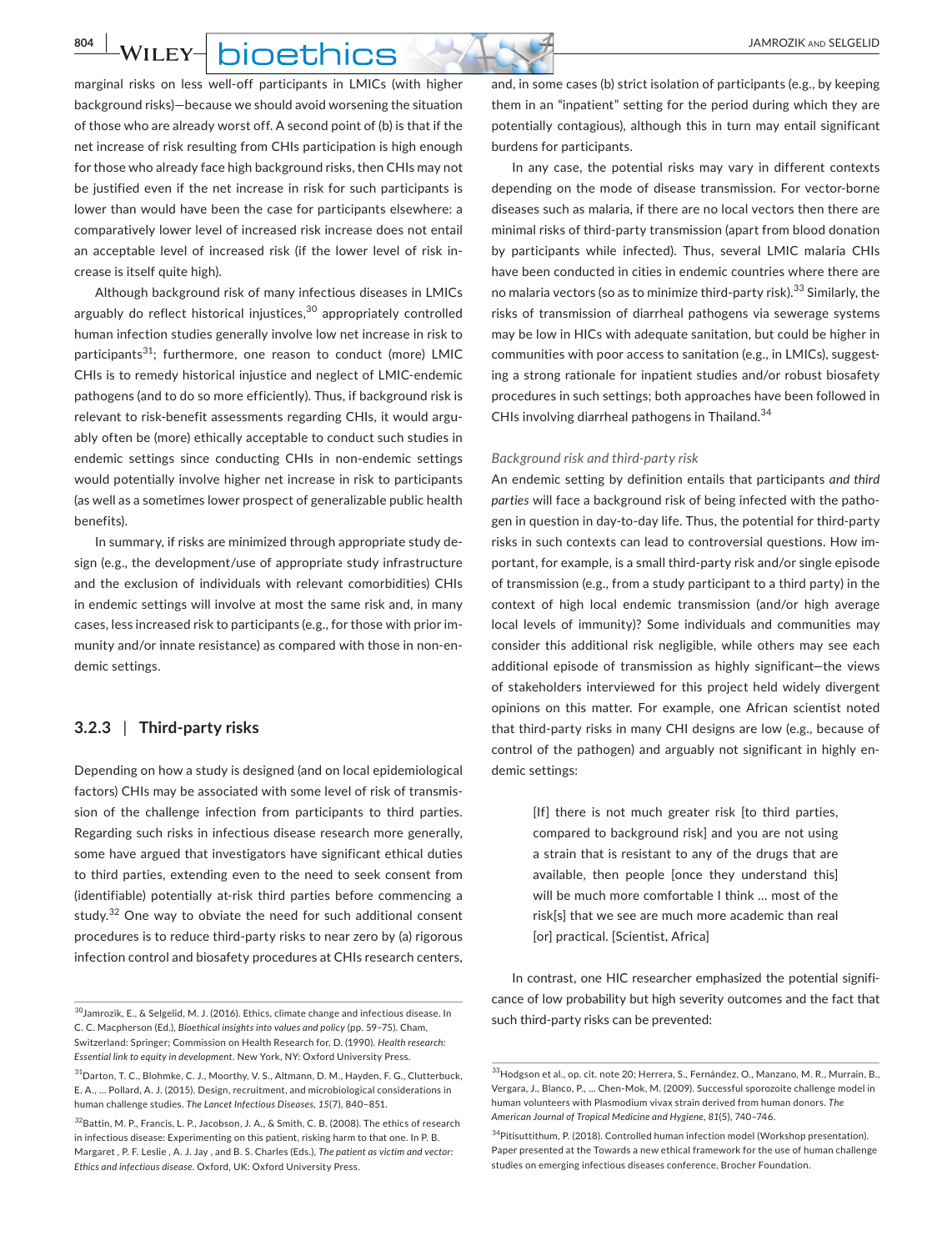## **DIOETHICS** WILEY 805

[C]ontainment is possible. It's expensive. Not so expensive in developing countries as it is in developed countries, but it's possible and if you can minimize risk [to third parties] you should do so, and remember that it's a drop in the ocean, but it's a drop in the ocean that can result in death. [Scientist, UK/Europe]

Given this potential controversy, and given the potential for thirdparty risks to undermine public trust in research, the potential for such risks would constitute an additional reason for robust community engagement (to assess community views on the importance of such risks and/or to seek "community consent" for the research to proceed) and for carefully designed research procedures that reduce third-party risks.

## **3.2.4** | **Consent**

Recent CHIs in both HICs and LMICs have generally been conducted with relatively comprehensive and stringent consent processes, involving multiple information sessions for participants, and tests of understanding to ensure that prospective participants comprehend important aspects of the study before consenting to enrolment.<sup>35</sup> Given that such processes involve complex information, it is sometimes thought that it would be more ethical to recruit those with higher levels of education as research participants because this may improve informed consent (e.g., if educated participants more easily understand information about the study). Some CHIs (including in LMICs) have thus aimed to recruit tertiary-educated individuals and/ or university students (especially medical students) in particular.<sup>36</sup> Despite these apparent advantages, there are also several ethical disadvantages of such a recruitment strategy: (a) excluding less educated individuals might be unjustified if they are able to understand a study well enough to provide adequate informed consent, (b) university students (or those who have received university education) may not be representative of the eventual target population for an intervention (e.g., because they are more likely to be affluent and/or to live in cities and less likely to live in highly endemic parts of LMICs and/or because in some countries women are much less likely than men to receive university education), (c) excluding less well educated individuals from CHIs research may thus be unfair, especially where poor and/or less well educated and/or female individuals are at higher risk of the disease in question (yet excluded from research regarding a given pathogen), (d) students may feel pressure to participate (e.g., from academics within the faculty with an interest in the study) making consent less voluntary, and (e) educated

individuals (e.g., healthcare workers) may sometimes actually be less compliant with study protocols than other potential participants.<sup>37</sup>

In practice, LMIC investigators have sometimes been successful in recruiting enough tertiary-educated individuals for CHIs. $^{38}$ whereas others have found it difficult to recruit as many students as planned (and thus recruited others with lower average education levels).<sup>39</sup> Social scientists embedded with some recent challenge studies have suggested that many less educated individuals appeared to be able to provide adequate informed consent, especially with well-designed community engagement and multiple opportunities for careful explanation of the study.<sup>40</sup> As one researcher noted:

> There were all kinds of education levels. [Our work with these participants] helped us to … realize it does not necessarily have to be the level of education that mattered, it's about understanding what the key elements … of this study are. [Scientist, Africa]

Such observations arguably undermine the presumption in favor of recruiting especially well-educated individuals. Furthermore, including less educated individuals can help researchers to recruit more people from rural, highly endemic areas, and thus learn more about acquired immunity and the efficacy of interventions in those at particularly high risk of the infection in daily life.<sup>41</sup> This might have implications for the ethical acceptability (and/or scientific validity) of particular studies in terms of the public health benefits they aim to achieve (as well as in terms of the individual risk and benefit considerations discussed above), as outlined by Dr. Meta Roestenberg, in her interview for this project:

> If you're developing a vaccine, and you're planning to actually deploy that in super rural areas where the majority of the population is illiterate, obviously you would want to move that controlled human infection model to that population also because that population for lots of scientific reasons might respond differently

41Hodgson et al. (2014), op. cit. note 36.; Hodgson et al. (2015), op. cit. note 20.

<sup>35</sup>Jamrozik, E., & Selgelid, op. cit. note 4.

<sup>36</sup>Hodgson, S. H., Juma, E., Salim, A., Magiri, C., Kimani, D., Njenga, D., … Awuondo, K. (2014). Evaluating controlled human malaria infection in Kenyan adults with varying degrees of prior exposure to Plasmodium falciparum using sporozoites administered by intramuscular injection. *Frontiers in Microbiology, 5*, 686; Shekalaghe, S., Rutaihwa, M., Billingsley, P. F., Chemba, M., Daubenberger, C. A., James, E. R., … Huber, E. (2014). Controlled human malaria infection of Tanzanians by intradermal injection of aseptic, purified, cryopreserved Plasmodium falciparum sporozoites. *The American Journal of Tropical Medicine and Hygiene, 91*(3), 471–480.

<sup>&</sup>lt;sup>37</sup> Herrera et al., op. cit. note 33; for example, in the Colombian malaria CHIs cited here, one participant who also worked as a paramedic was strongly suspected to have self-treated with antimalarials after challenge, thus undermining the scientific value of their participation in the experiment. In another case that attracted media attention, a nurse participating in a UK malaria challenge study absconded from the study to travel to another country without informing the research team.

 $38$ Shekalaghe et. al. op. cit. note 36; Jongo, S. A., Shekalaghe, S. A., Church, L. W. P., Ruben, A. J., Schindler, T., Zenklusen, I., … Mkindi, C. (2018). Safety, immunogenicity, and protective efficacy against controlled human malaria infection of Plasmodium falciparum sporozoite vaccine in Tanzanian adults. *The American Journal of Tropical Medicine and Hygiene, 99*(2), 338–349.

<sup>39</sup>Hodgson et al. op. cit. note 20.

<sup>40</sup>Njue, M., Njuguna, P., Kapulu, M. C., Sanga, G., Bejon, P., Marsh, V., … Kamuya, D. (2018). Ethical considerations in controlled human malaria infection studies in low resource settings: Experiences and perceptions of study participants in a malaria challenge study in Kenya. *Wellcome Open Research*, *3*; London, A. J. (2005). Undue inducements and reasonable risks: Will the dismal science lead to dismal research ethics? *The American Journal of Bioethics, 5*(5), 29–32. [https://doi.org/10.12688/wellcomeop](https://doi.org/10.12688/wellcomeopenres.14439.2) [enres.14439.2](https://doi.org/10.12688/wellcomeopenres.14439.2)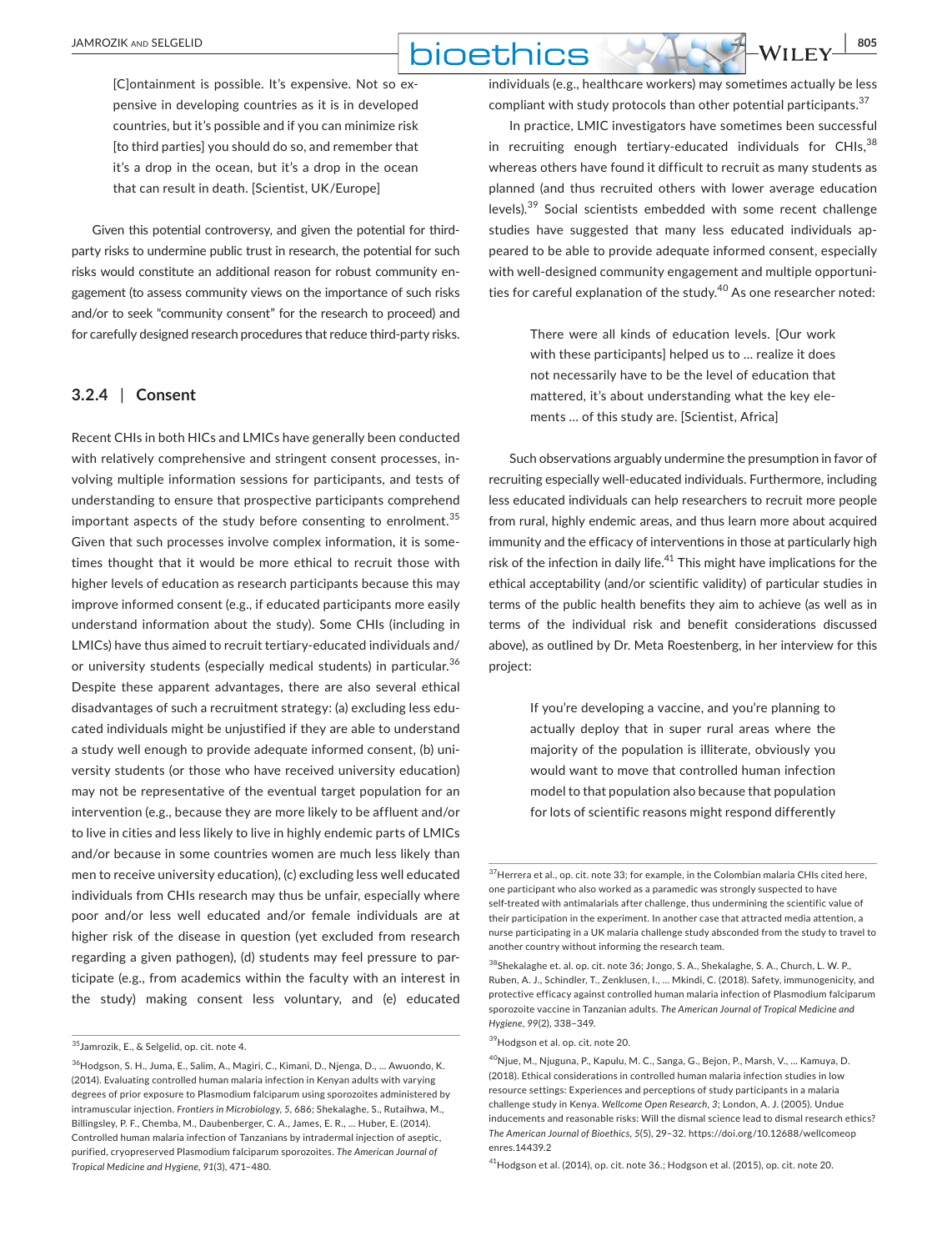**806 WILEY- DIOETHICS** 

so you need to … research whether it's going to work in that population as well.

There may be one additional way in which recruiting those who live in or near highly endemic areas, even if they are less educated, is ethically preferable (so long as adequate informed consent is assured): such individuals may be more likely, on average, to have an interest in the goals of the research because prior experience of the infection in question (e.g., in their own lives or in those of local community members) may lead to greater understanding of the need to reduce the harms of such (familiar) infections and thus motivate participation in research, above and beyond a more general sense of altruism that may motivate individuals in non-endemic areas.<sup>42</sup> Prof. Jonathan Kimmelman cited this consideration with regards to Zika virus CHIs in epidemic/endemic settings:

> [In] a country like Brazil, where Zika has been a problem … there are people who are willing to … be soldiers against the disease that they see afflicting … their peers, as opposed to … a low income person in Baltimore, who is unlikely to get Zika exposure, unlikely to know someone who has Zika, and is [participating in research] to pay the rent.

In summary, (a) presumptions in favor of recruiting only tertiary-educated individuals may not always, on balance, be ethically justified; and (b) those in endemic settings who are familiar with the disease in question may be well placed to understand the risks inherent in CHIs and may also be more motivated to participate in research aiming to reduce the (local) burden of relevant diseases.

#### **3.2.5** | **Payment**

Many LMIC populations in endemic areas have relatively high levels of economic disadvantage as compared with those in (non-endemic) HICs. Thus, issues related to payment and/or undue inducement may be (or be perceived to be) particular concerns in LMICs (although such concerns are not unique to CHIs). With regard to payment, participation in CHIs often involves significant time commitments and other burdens for participants (including, in some cases, long inpatient stays) and, in HICs, attracts relatively high levels of payment. There was widespread agreement in our qualitative data that it is considered appropriate to provide payment to participants, including those in LMICs, in order to offset these burdens. As one HIC scientist suggested:

> Often the procedures for challenge studies are really quite onerous compared to other studies so if you just add all that up together, just logically, the amount that they should be paid is more than for other studies. How much that should be should probably be linked

to local purchasing parity. That makes sense to me. [Scientist UK/Europe]

Many interviewees had observed a status quo that (higher levels of) payments for study participation were widely accepted for HIC participants but were considered unacceptable in LMICs, reflecting an arguably unjustified double standard. As one African CHIs researcher noted:

> [F]or a long time, in a [low-income] setting [the standard view has been that] people should not be compensated, so that they can make a voluntary decision not driven by gains that might accrue from participating in the study … [A]s much as people get worried about [payment in LMICs], it is the same as what you are seeing with people who are doing the phase one studies in Europe … [T] he students end up [serving as participants], because they want some extra money [and] because they want to be a part of something. [Scientist, Africa]

However, many interviewees recognized that CHIs involving high levels of payment in both HICs and LMICs could potentially lead to undue inducement, for example, if payment were to lead individuals to conceal important details of their medical/psychiatric history<sup>43</sup> in order to avoid exclusion from participation (and thus payment). Setting appropriate levels of payment thus involves striking a balance between competing considerations. While there was not universal agreement regarding how payment levels for (LMIC) CHIs should be set, there was widespread agreement in our qualitative data that participants should, at least, be compensated for the burdens of participation (and/or for any long-term harms that occur, although such harms are thought to be very rare). Many stakeholders suggested that decisions regarding level of payment should be informed by local community consultation and/or data from CHIsfocused social science.44 It was also recognized that payment might have other as yet poorly characterized effects on, for example, (a) research institutions and competing research priorities (i.e., high levels of payment for CHIs might lead to difficulties recruiting participants for other less well-paid studies), (b) the potential for over-volunteering (i.e., high payment might lead some individuals to volunteer for multiple studies in such a way that it would increase risks to them and/or undermine the scientific value of a study),  $45$ and/or (c) investigator-participant interactions (e.g., researchers might treat paid participants differently than those who volunteered unpaid). Fortunately, many LMIC CHIs programs include thorough

<sup>43</sup>E.g., in cases where such details would be associated with increased risks and/or undermine the scientific benefit of participation. At least one UK/European researcher was aware of an unpublished case where a participant's undisclosed psychiatric history was thought to have contributed to a significant adverse event during a CHI.

<sup>44</sup>Njue et al., op. cit. note 40; Njue, M., Kombe, F., Mwalukore, S., Molyneux, S., & Marsh, V. (2014). What are fair study benefits in international health research? Consulting community members in Kenya. *PLoS ONE*, *9*(12).

<sup>&</sup>lt;sup>45</sup>Allen, C., Francis, G., Martin, J., & Boyce, M. (2017). Regulatory experience of TOPS: An internet-based system to prevent healthy subjects from over-volunteering for UK clinical trials. *European Journal of Clinical Pharmacology, 73* (12), 1551–1555.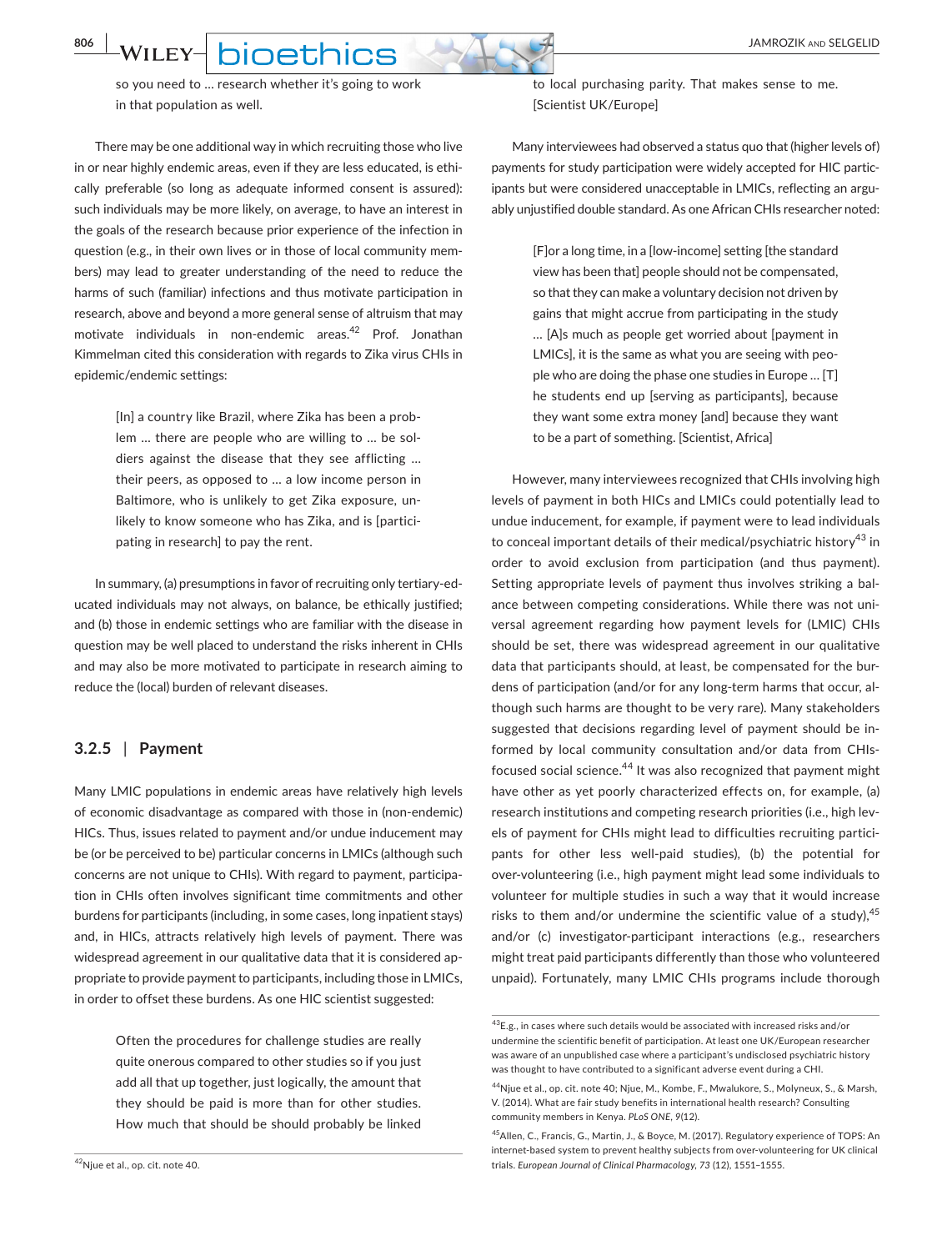## **DIOBTHICS** WILEY 807

social science components, which may help to clarify the importance of such effects as well as refine decisions regarding payment and study design more generally.<sup>46</sup>

## **3.2.6** | **Community engagement and public acceptability**

A major finding of our project was that public acceptance of locally conducted CHIs is widely considered a sine qua non of ethical CHIs in LMICs. Even if a study design might be acceptable to the local ethics review committee in terms of their assessment of the balance of risks and benefits and so on, community acceptance should arguably be formally assessed. Therefore, community engagement is an essential part of setting up and maintaining CHIs capacity in LMICs because (a) CHIs represent a particularly complex and potentially controversial type of research, (b) CHIs may be particularly unfamiliar in some LMIC communities, and (c) controversy regarding CHIs may undermine local (and/or international) confidence in research and public health more generally.<sup>47</sup> As one scientist summarized:

> [CHIs] research is not well understood and [these studies are] introducing a very different way of doing research that has got its own potential to create rumors and greater mistrust in research. … So we just need to make sure that we are doing things the way we should. [Scientist, Africa]

Several interviewees highlighted the importance of recognizing that, ideally, engagement does not merely entail researchers informing communities about planned or on-going research, but should be a two-way process from which researchers could also learn about community perspectives, suggestions, concerns, etc. Such engagement activities may help to improve mutual understanding between community members, participants, investigators, and ethics review committees, as well as refine study designs and obviate controversies that could undermine important research and public health programs.

## **4** | **CONCLUSIONS**

There are ethical and scientific reasons in favor of conducting endemic LMIC CHIs in order to address the persistently high burden of infectious diseases in disadvantaged populations. In many cases, carefully conducted endemic LMIC CHIs will lead to results that are more relevant to high-risk target populations. Furthermore, well-designed endemic-region CHIs may have a more favorable profile of risks and benefits for participants (as compared with those in non-endemic CHIs), and potentially other benefits related to improving local research capacity. However, controversies persist regarding third-party risks, and these should be carefully assessed and minimized. Meanwhile, there was evidence of a consensus among stakeholders that payment for burdensome (LMIC) CHIs is appropriate, and recognition that blanket exclusion of less educated individuals may not, in many cases, be ethically appropriate. These findings may help to inform ongoing debates in research ethics regarding risk-benefit analysis, payment, and consent. Finally, community consultation and social science work alongside biological scientists conducting CHIs may help to ensure the acceptability of CHIs among participants and communities and thus the ethical acceptability and sustainability of this type of research.

#### **ACKNOWLEDGMENTS**

This work was supported by the Wellcome Trust (210551/Z/18/Z). We are grateful for the invaluable contributions of qualitative interview participants, including those who anonymously reviewed draft manuscripts of the final report for this project. We also thank attendees at the June 2019 workshop: An ethical framework for *human* challenge studies, organized by A/Prof. Seema Shah and those at the June 2019 WHO International Consultation on Human Challenge Studies for their input on the final report and/or draft manuscripts related to the current paper. We thank Dr. Jane Brophy for assistance with the early phases of this project. Euzebiusz Jamrozik thanks the Brocher Foundation for the opportunity to work on this project during an academic residency, and the Royal Melbourne Hospital for research-related travel support.

#### **CONFLICT OF INTEREST**

Euzebiusz Jamrozik and Michael J Selgelid have been involved and/or played leading roles in World Health Organization Working Groups developing guidance on the ethics of human challenge studies.

#### **ORCID**

*Euzebiusz Jamrozi[k](https://orcid.org/0000-0003-3496-2884)* <https://orcid.org/0000-0001-5940-602X> *Michael J. Selgelid* <https://orcid.org/0000-0003-3496-2884>

### **AUTHOR BIOGRAPHIES**

**Euzebiusz Jamrozik** is commencing a fellowship in infectious disease ethics at the Wellcome Centre for Ethics and Humanities at the University of Oxford in late 2020. He is a member of the World Health Organization Collaborating Centre for Bioethics at the Monash Bioethics Centre and, with Michael Selgelid, he is co-author of a forthcoming volume on ethical and regulatory issues related to human infection challenge studies in endemic settings, published by SpringerBriefs in Ethics.

<sup>46</sup>Njue et al., op. cit. note 40.

<sup>47</sup>El Setouhy, M., Agbenyega, T., Anto, F., Clerk, C. A., Koram, K. A., English, M., … Kumwenda, N. (2004). Moral standards for research in developing countries from" reasonable availability" to" fair benefits". *The Hastings Center Report, 34*(3), 17–27; Kenya Medical Research Institute (KEMRI). (2018). Response to an article carried in The Standard [Press release]. [https://www.kemri.org/wp-content/uploads/2019/11/RESPO](https://www.kemri.org/wp-content/uploads/2019/11/RESPONSE-TO-AN-ARTICLE-CARRIED-IN-THE-STANDARD-ON-MALARIA-TRIALS.pdf) [NSE-TO-AN-ARTICLE-CARRIED-IN-THE-STANDARD-ON-MALARIA-TRIALS.pdf](https://www.kemri.org/wp-content/uploads/2019/11/RESPONSE-TO-AN-ARTICLE-CARRIED-IN-THE-STANDARD-ON-MALARIA-TRIALS.pdf)